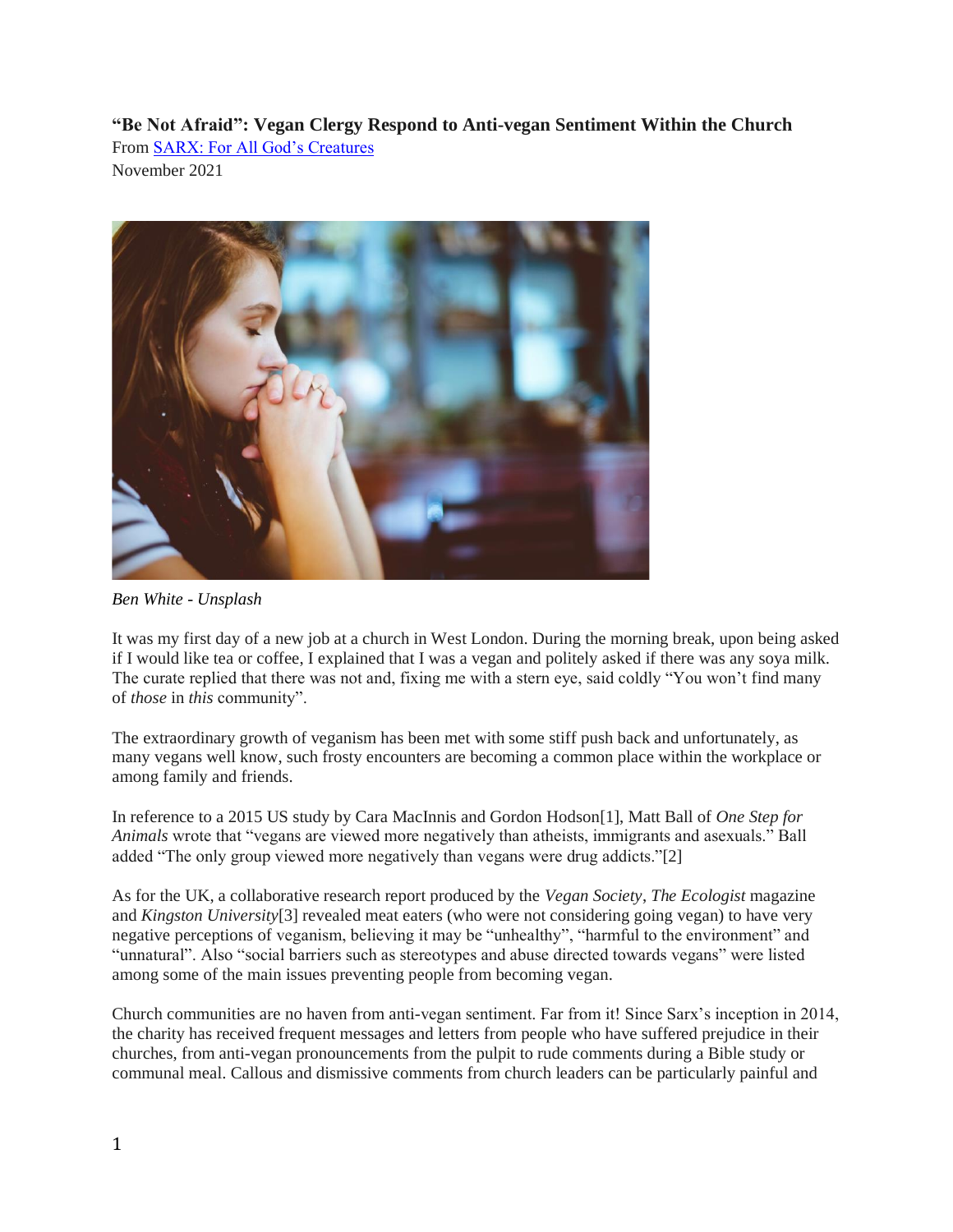damaging and have led to Christians leaving their churches or even their faith altogether. Individuals have written in to share their experiences:

*Every time I attended my small group the issue of veganism was raised and I was teased. I never once raised the issue, it was always the meat eaters who wanted to provoke and make jokes. It was like being back on a school playground." P from London*

*At the start of summer, a hog roast was planned for a church social event. I was a regular server at church events but I explained to the pastor that I didn't feel comfort serving at a hog roast. I did however say I would help serve a vegan option if it was made available. The pastor was furious and told me 'Jesus has made everything clean. If you want to forbid yourself from eating pork, become a Muslim.'" S from Manchester*



*The Revd Canon Dr Paul Overend*

Fortunately, there are an increasing number of vegan church leaders who are prepared to stand against this hostility. The ordained clergy we spoke to, crucially, bring their own experience of discrimination. **The Revd Canon Dr Paul Overend**[4] experienced negativity when he attempted to introduce vegan wine into Eucharist services: "as not all communion wine is vegan though some readily available communion wine is vegan, when sedimented without casein, gelatine or fish bone. I was teased a bit about this, though I felt it was important as I was actually asking to be admitted to the sacrament of the Eucharist.". Such teasing can be a painful experience for church leaders as well as worshippers in the pews: "Such comments can make me feel marginalised and as if other people doubt my judgement because of the choices I make" said the **Revd Dr Jan Goodair**[5].

**The Revd Lauren Ng**[6] has received all the typical negative comments and considers why people make them: "Rarely do people say these things just to be mean-spirited. More often, they are inquisitive but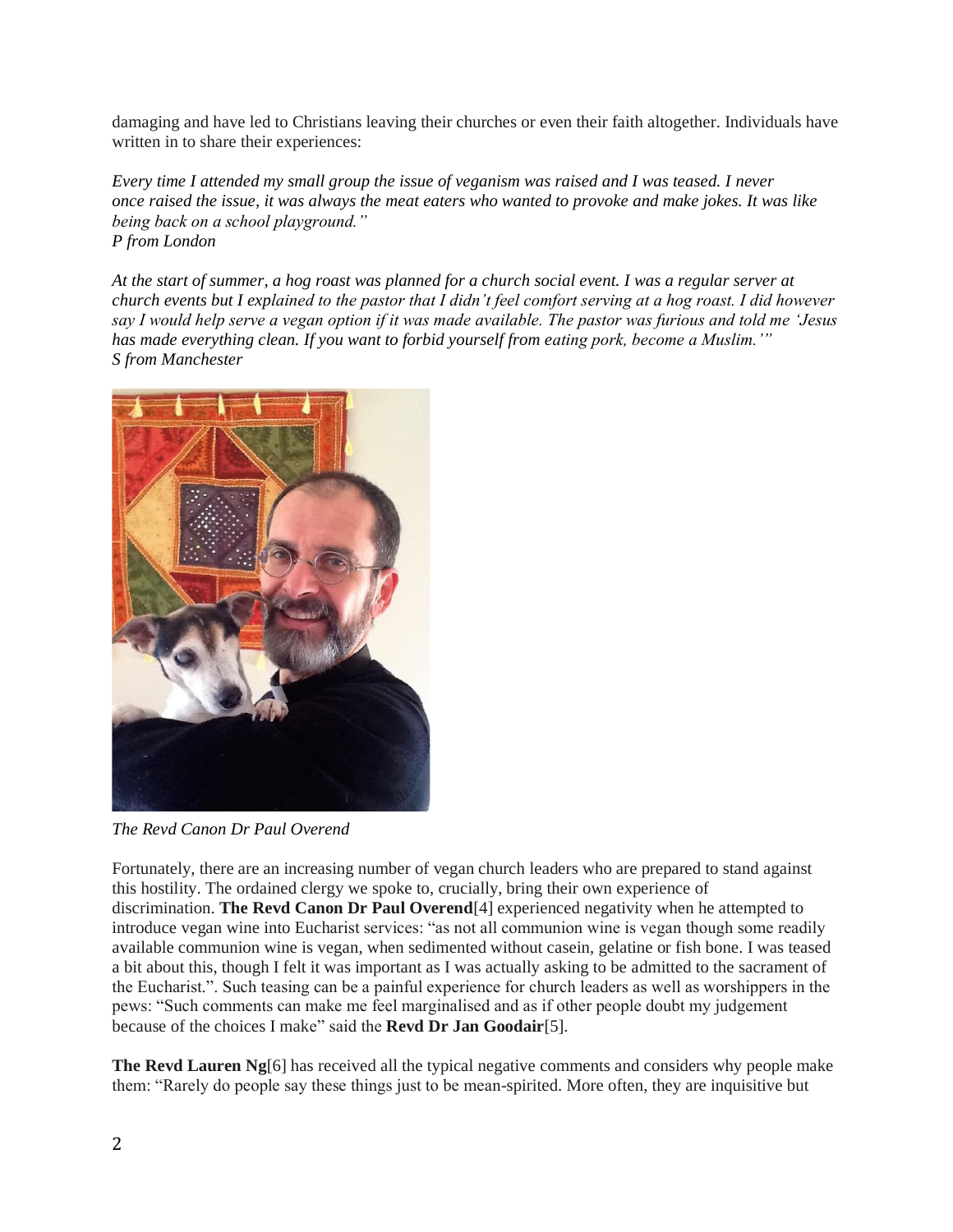their ignorance of the issue is received as judgment. Other times, they are defensive, feeling judged by my choices, and so they speak in a reactive, unfriendly tone."



*The Revd Lauren Lisa Ng*

**The Revd Dr Christopher Carter**[7] feels he can empathize with the teasers, having once been one: " I did tease people who were vegan or vegetarian when I was in my 20's and if someone did tease me I would likely respond out of a place of kindness because I could empathize with their immaturity because I was once just like them."

It can be challenging to understand why vegans encounter defensiveness or negativity. After all, most people hold animals in very high regard. In fact, remarkably, YouGov[8] reported that four in ten Britons say animal lives are worth the same as human lives. In the US, a study conducted in the by the nonprofit think tank *Sentience Institute* [SI] in collaboration with *Ipsos Group*, found 47% Of Americans 'Agree With Ban On Slaughterhouses'.

So what happens when Christians who care deeply for animals, and yet eat meat, encounter vegans in the church pews?

**The Revd Janey Hiller**[9]explains: "I think anything that has the potential to challenge an established cultural norm also has the potential to meet with resistance, defensiveness or negativity. People like to be comfortable and feel 'right' about their choices, and so if you say you're vegan, they can assume that you are out to 'get' them or to criticize their choices."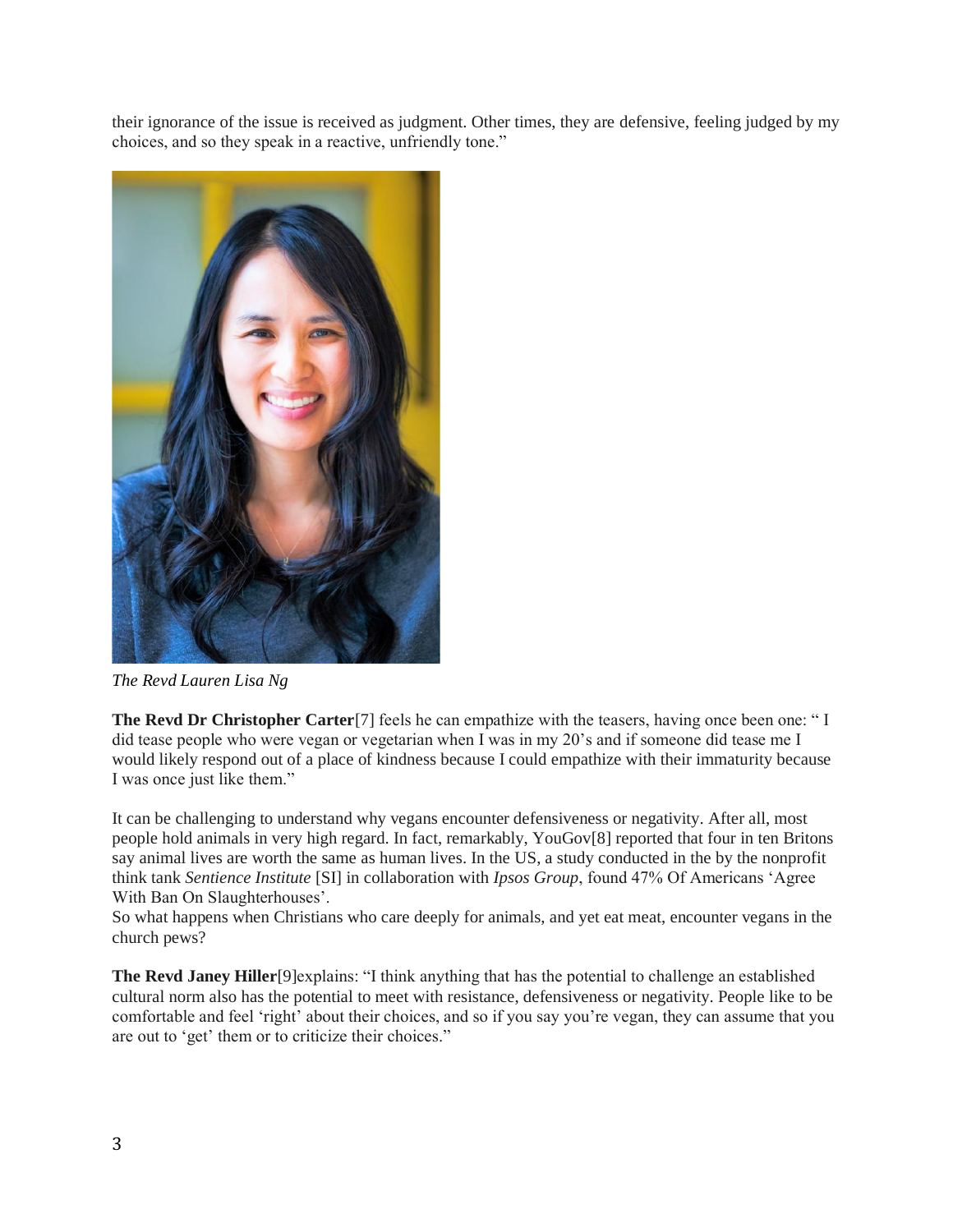

*The Revd Janey Hiller*

Jan Goodair agrees that culture plays an important role in dietary choices: "Attitudes to food are strongly culturally determined, and Christians are not exempt from those influences… because most Christian vegans ground their veganism in their faith, those who are not vegan can become defensive because they have not seen or been moved by those aspects of Christianity which lead to veganism: the vegan becomes a challenge to their own understanding of the Christian faith."

Christopher Carter enlarges upon the notion that veganism can challenge a person's identity as a Christian: "I think some Christians encounter defensiveness because our veganism makes them question how they practice their Christianity. Are they not "Christian enough" if they are not vegan? This is a silly question, but one that is the product of a cultural shift towards an individualistic notion of salvation that doesn't take seriously the call by the writer of James to be a doer of the word and not merely a hearer." Nonetheless, the fact remains that anti-vegan sentiment has caused a lot of hurt and disappointment with the church. What advice might be offered to those who feel isolated within, or indeed have left, their faith communities because of anti-vegan prejudice?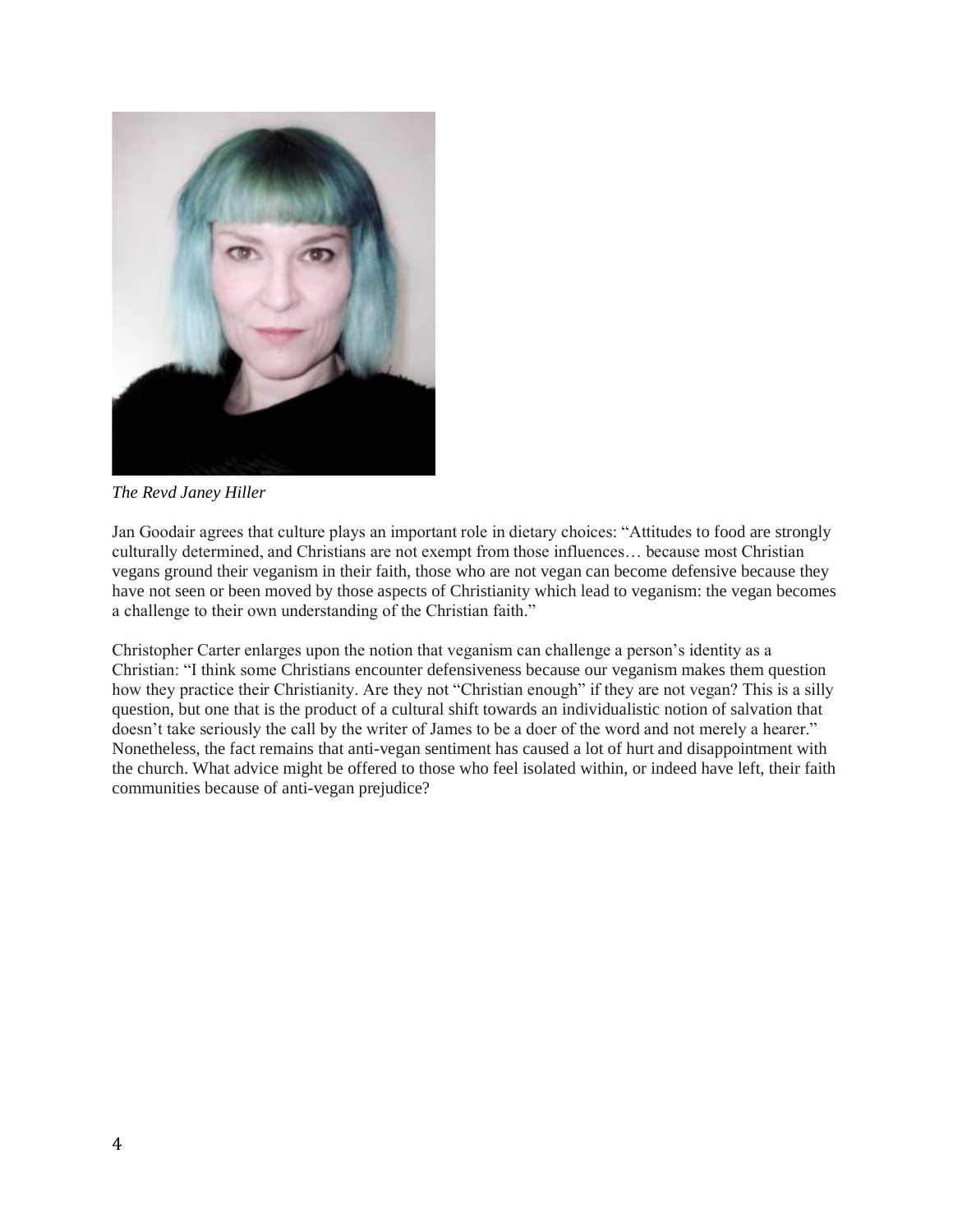

*The Revd Dr Christopher Carter*

Jan Goodair offers some words of encouragement: "Please don't give up on the Church because of this. We can best bring about change from the inside. If you can find any local Christian vegans then meet and share a meal with them." **The Revd John Ryder**[10] encourages Christian vegans to keep connected with likeminded people: "For people who feel isolated within or have left their faith communities because of their veganism – and I have known many – my response is first to suggest that they keep in touch with other Christian vegans, and then that they be evangelical about their Christian Veganism… If one starts with sympathetic people, a core of vegans can be created which, never mind how small, will make life and evangelism easier."

Christian vegans seeking encouragement among likeminded people is doubtless very helpful for those individuals but what about the rest of the church? The fact is, society's attitudes to eating meat is changing fast. A survey by Ipsos Mori, commissioned by The Vegan Society, found that the number of vegans in the UK quadrupled to 600,000 between 2014 and 2019. In May 2021, a survey revealed 1 in 4 Brits had reduced the amount of animal products they were consuming since the start of the Covid-19 pandemic.[11] Whilst the sands of change are shifting within wider society, is there a need for the church as a body to respond and what are the consequences if it does not?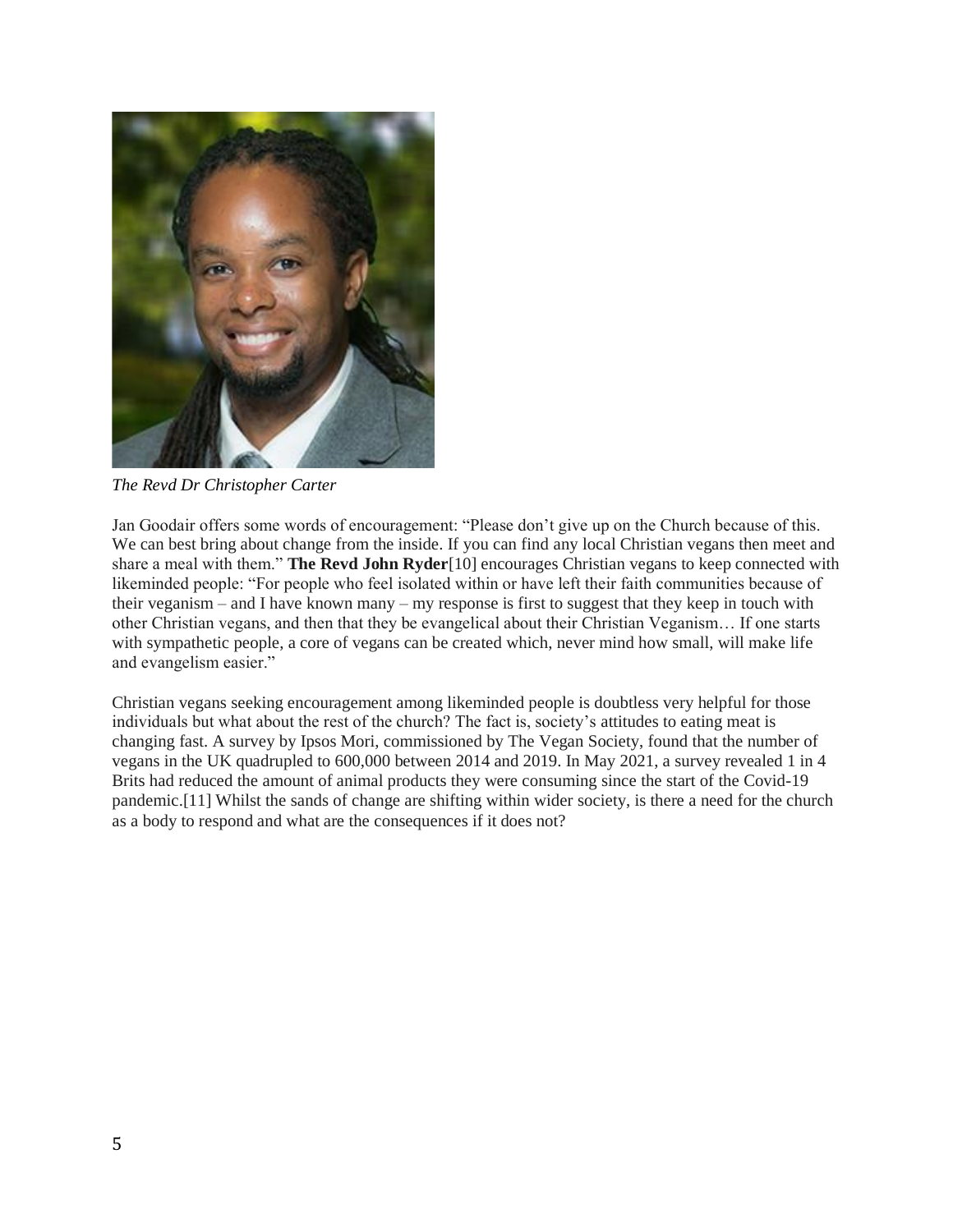

*The Revd Dr Jan Goodair*

Jan Goodair comments "One understanding of mission is to look for what God is already doing in the world and join in. The rise in veganism – a way of life driven by compassion – must surely be considered Godly, and so vegans could be allies of the church. If the Church fails to engage it will be considered increasingly irrelevant, especially by the growing numbers of young vegans."

John Ryder echoes this concern about the church being perceived as out of touch. Indeed, in his experience, Christians are already seen as opponents of animal advocacy. "With the growing numbers of vegans in the wider society the church will be regarded as irrelevant, especially by younger people, if they do not get a handle on Christian veganism. I can remember holding a Christian Vegetarian stall at the London Vegan Fair about 20 years ago, and people wanting me thrown out because I was a Christian."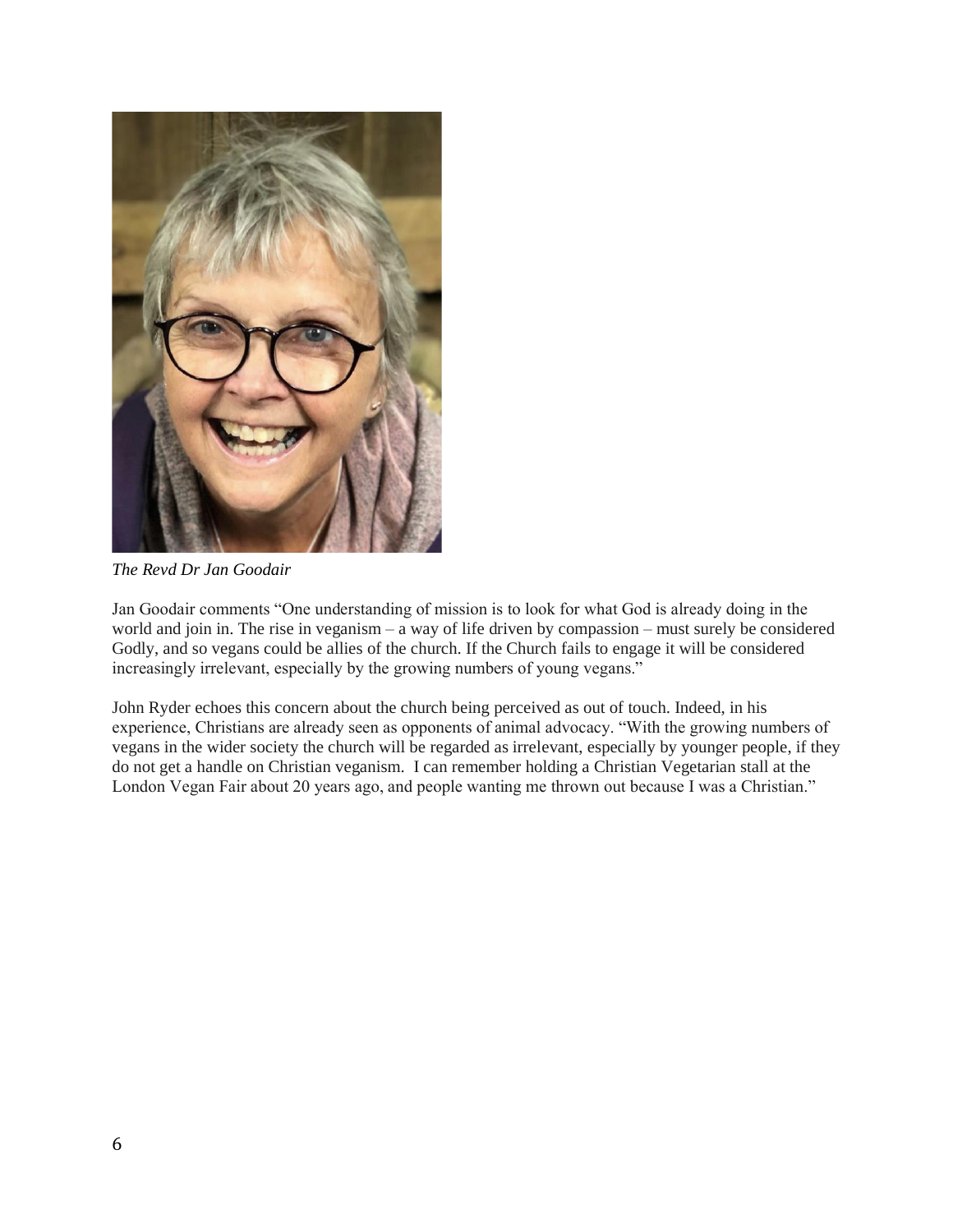

*The Revd Jennie Högberg*

For Paul Overend, a failure to engage with animal issues could result in the loss of moral authority for the church: "There is a generational shift, no doubt, in which young people judge the church to be backward and immoral in many issues, including environmentalism and animal rights. I don't think the greatest threat is simply that we miss out on some new Christians from this generation, but that the church loses all moral authority among younger generations."

**The Revd Jennie Högberg**[12] agrees with the pressing need to engage with the changing views of society; "The consequences will be that the church is viewed as backward-looking and irrelevant. Maybe also hypocritical; we talk about love and at the same time contributes to the killing of billions of innocent and sentient beings."

The process of engaging Christians with vegan and animal issues is multi-tiered and a variety of methods can yield results. Jennie Högberg favours grassroots engagement: "I try to focus on interacting with vegans around me. Both on social media and in person. This summer I held a lecture on a vegan camp on being a minister, Christian and vegan, where most of the participants were not Christian, and some sceptical to religion overall. I shared my thoughts, my theology and my experiences and also my uncertainties. I got a lot of positive feedback. I hope I gave them a positive depiction of a vegan minister." Jan Goodair agrees with the value of positive online and in-person interactions "I have tried to 'pop in' to conversation, both online and in the flesh, to say that I am a Christian and also a vegan and that a good number of us do care… I guess that the way to take it further is to grow more Christian vegans who will then take their place in the whole range of animal rights and animal welfare organizations.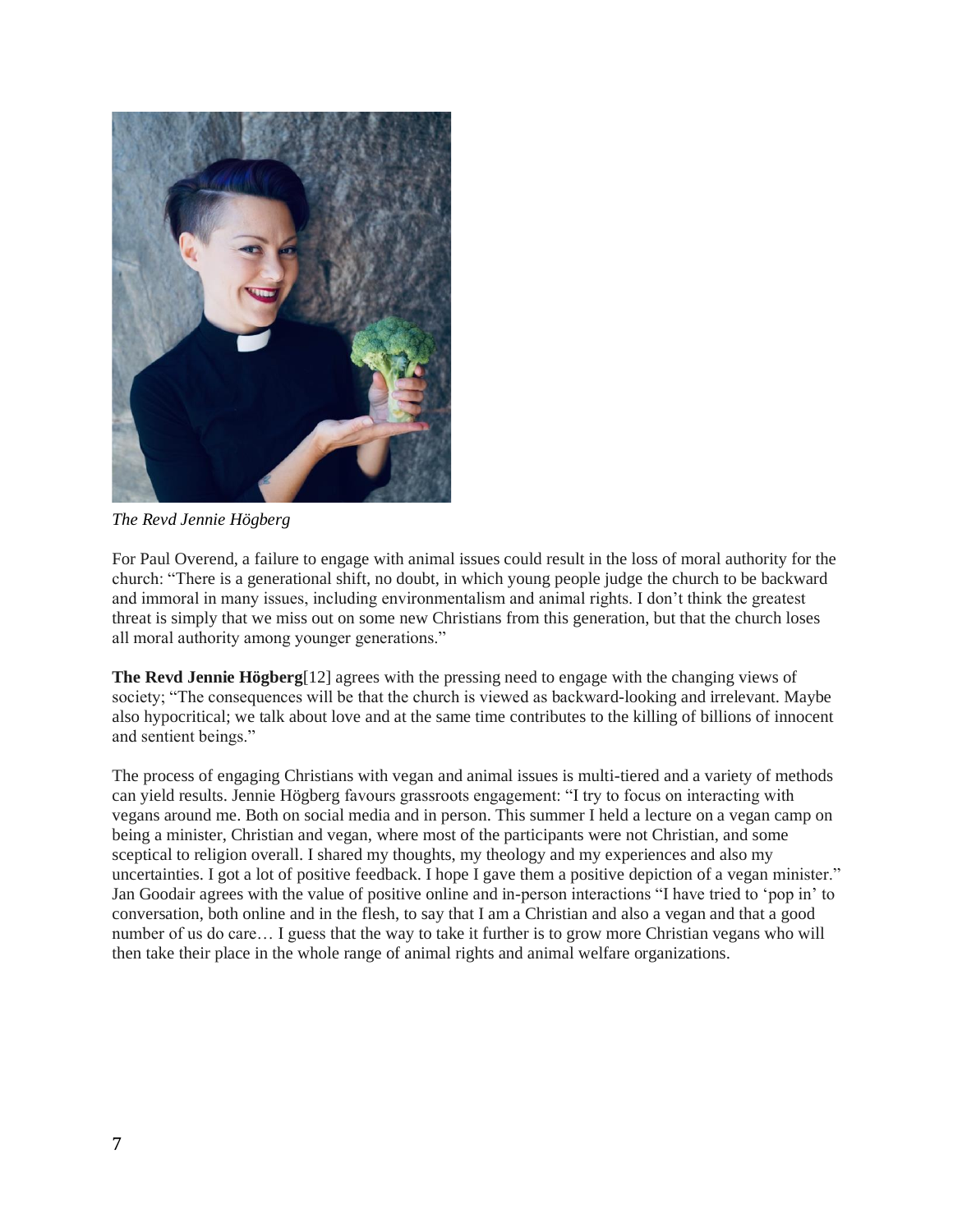

*The Revd John Ryder*

Christopher Carter sees the need for concerted campaigns of engagement "I think the primary way things can go further is to begin campaigns centered on the idea of "thinking theologically about food." By this I mean we need to encourage communities to reflect on what they eat, why they eat it, and if what they eat is reflective of the values they want to uphold. Theologically I connect this to sanctification, the process of becoming more Christlike. From the perspective of sanctification, we can see our diets as reflective of our past and an opportunity to shape our future to reflect the beloved community. For instance, I think all religious communities should commit to the DefaultVeg[13] program for community meals."

Janey Hiller believes that the wider issue of creation care provides an opportunity to discuss veganism: "I have used the worldwide Season of Creation as a platform in churches to focus on various aspects of creation care, including animal welfare through interactive prayer stations, talks etc. This year, I am holding an Ethical Buying workshop. It will focus on a shopping basket of items we buy regularly in church and help people to do some thinking about how and why we might make more ethical choices. One aspect of this will be to look at the benefits of buying cruelty-free."

For John Ryder, our animal and food issues need the serious attention of senior leaders and church council: "While things are hopeful we need to carry on awareness-raising. Together we should campaign to get this topic onto the synods of our churches." Lauren Ng has achieved some success in this area: "My work at the national level of a mainstream denominational entity in the United States has afforded me many opportunities to help bring about deeper Christian engagement with animal issues. From socially responsible investing, to influencing the meal choices at national conferences, to offering grants to Christian animal advocacy organizations, we are effecting change little by little."

It seems that change is vital to ensuring the ongoing relevance of the Christian voice within a wider society which is becoming ever more concerned about the way we treat animals. So what practical steps can clergy and members of Christian communities take in making churches a welcoming place for vegans?